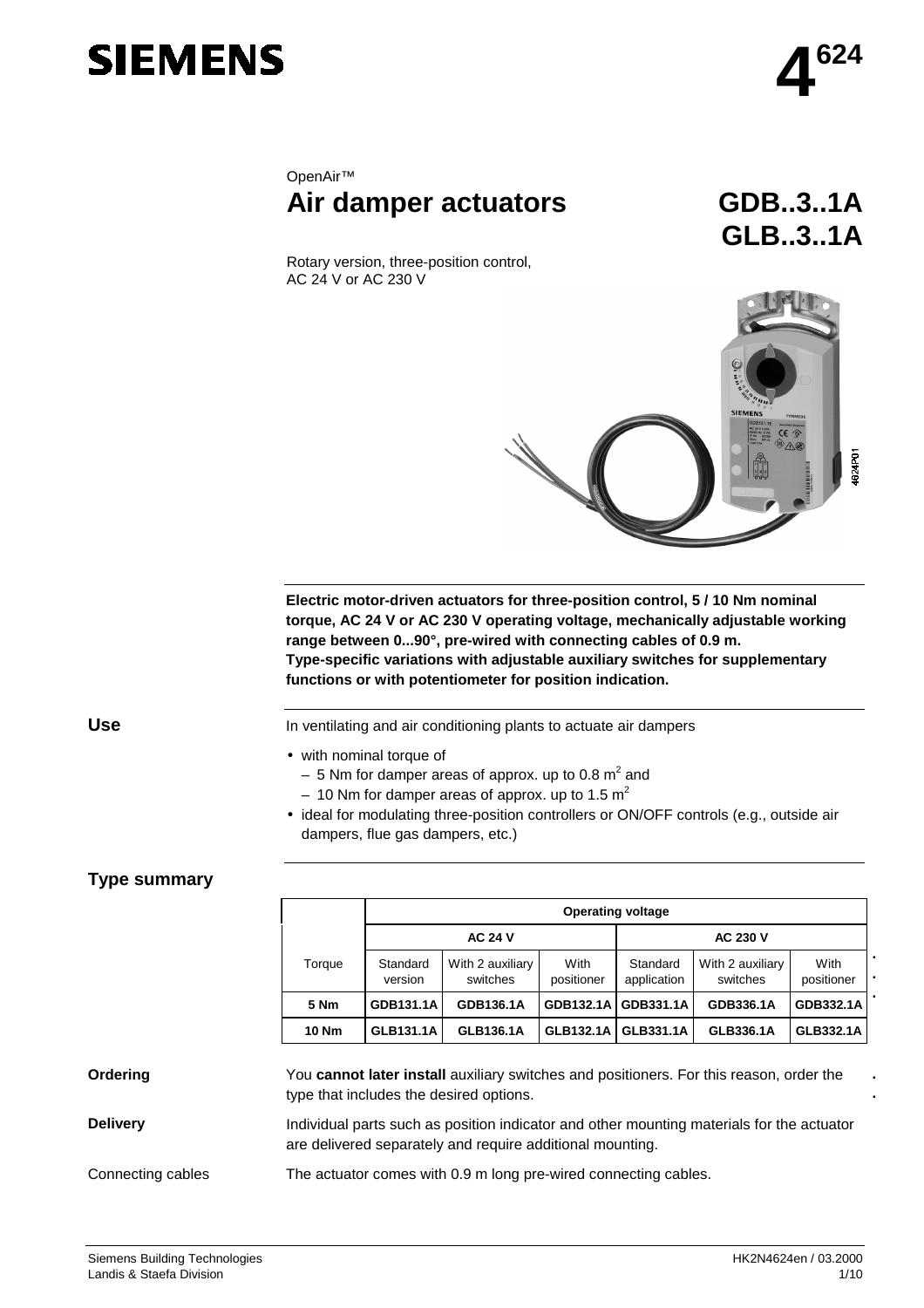| Accessories,<br>spare parts                  | The following accessories are available for function upgrades of the actuators, see data<br>sheet N4698:<br>• Rotary/linear set with lever<br>• Rotary/linear set with lever and mounting plate<br>• Centering insert, D-profile dia. 12 x 9 mm<br>• Centering insert, round 1/2"<br>• Centering insert, square profile 8 mm<br>• Centering insert, square profile 10 mm<br>Spare parts and ordering information as per data sheet | <b>ASK71.5</b><br><b>ASK71.6</b><br><b>ASK78.4</b><br><b>ASK78.5</b><br><b>ASK78.6</b><br><b>ASK78.7</b><br>N4698 |
|----------------------------------------------|------------------------------------------------------------------------------------------------------------------------------------------------------------------------------------------------------------------------------------------------------------------------------------------------------------------------------------------------------------------------------------------------------------------------------------|-------------------------------------------------------------------------------------------------------------------|
| <b>Equipment</b><br>combinations             | These actuators can be connected to all control devices with a three-position output<br>supplying a switching voltage of AC 24 V or AC 230 V.                                                                                                                                                                                                                                                                                      |                                                                                                                   |
| <b>Functions</b>                             |                                                                                                                                                                                                                                                                                                                                                                                                                                    |                                                                                                                   |
| <b>Basic functions</b>                       |                                                                                                                                                                                                                                                                                                                                                                                                                                    |                                                                                                                   |
| Rotational movement                          | The actuator's rotational movement (clockwise or counterclockwise) depends on the<br>electrical control.<br>As soon as the operating voltage AC 24 V or AC 230 V is applied, the actuator starts<br>to turn.                                                                                                                                                                                                                       |                                                                                                                   |
| Three-position control                       | The connected damper can be operated as follows via the respective actuator control:<br>Example: clockwise direction<br>$\bullet$ damper opens (0°90°)<br>$\bullet$ damper closes (90°0°)<br>With no power applied, the damper remains in the respective position                                                                                                                                                                  |                                                                                                                   |
| Position indication                          | The position indicator inserted in the housing coupling bushing indicates the rotational<br>angle position of the air damper.                                                                                                                                                                                                                                                                                                      |                                                                                                                   |
| Manual adjustment                            | When no voltage is supplied, you can disengage the gear train and manually adjust the<br>actuator or the air damper by means of the red slider.                                                                                                                                                                                                                                                                                    |                                                                                                                   |
| Mechanical limitation of<br>rotational angle | The rotational angle can be limited stepless between 0° and 90°.                                                                                                                                                                                                                                                                                                                                                                   |                                                                                                                   |
| <b>Type-specific</b><br>functions            |                                                                                                                                                                                                                                                                                                                                                                                                                                    |                                                                                                                   |
| Adjustable auxiliary<br>switches             | Auxiliary switches provide supplementary functions. The switching points for auxiliary<br>switches A and B (one changeover switch each) can be set independently in increments<br>of 5° within the 0°90° rotational angle.<br>Refer to "Technical design", "Commissioning notes" and "Diagrams".                                                                                                                                   |                                                                                                                   |
| Electrical position<br>indication            | The integrated potentiometer can be connected to voltage as a positioner; refer to<br>"Technical data". The voltage applied is proportional to the actuator's rotational angle.                                                                                                                                                                                                                                                    |                                                                                                                   |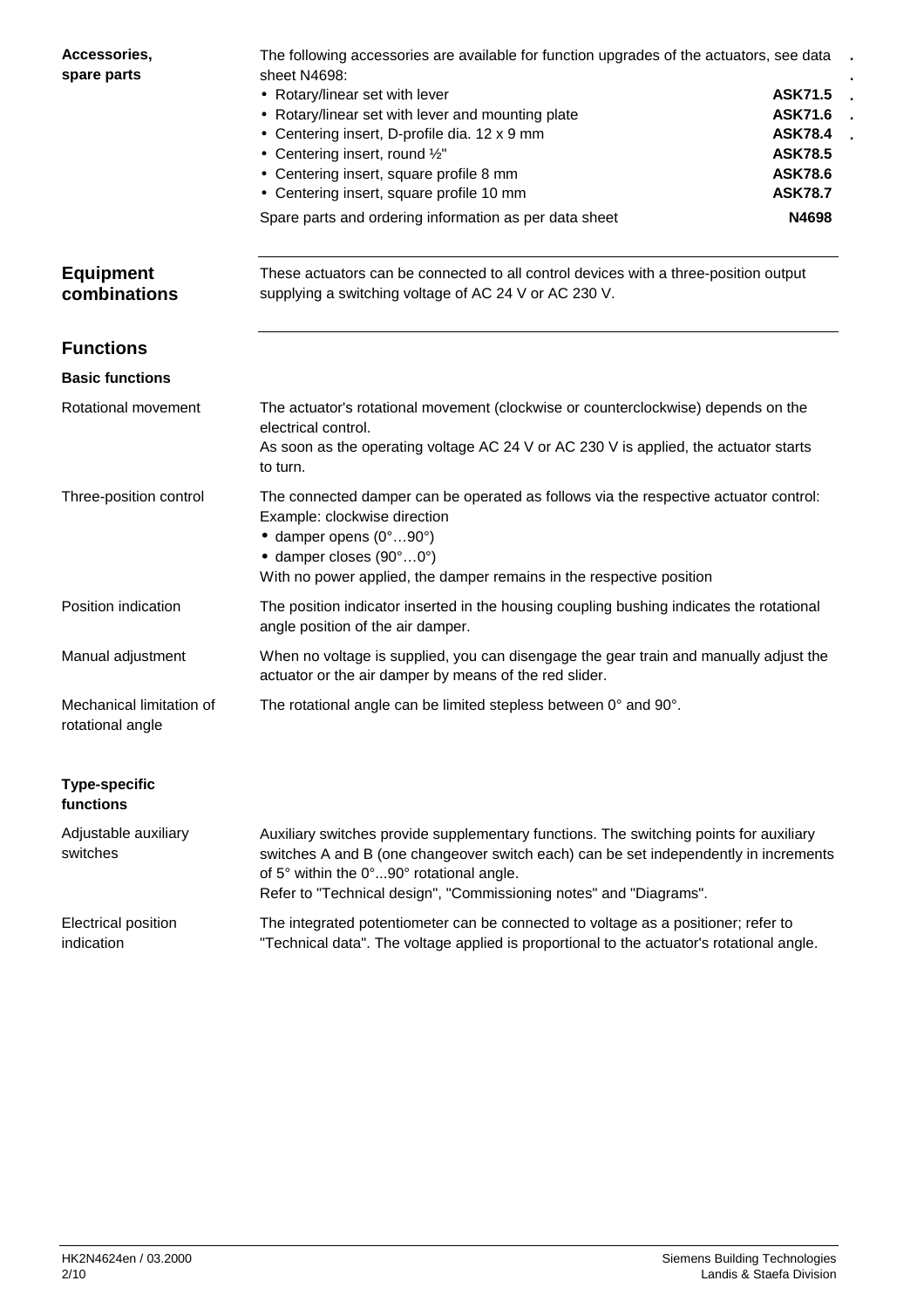## **Technical design**

#### **Motor technology**

### **Adjustable auxiliary**

**switches** (typespecific)

A reversible synchronous motor enables accurate speed control. The magnetic coupling serves as a torque limitation on overload to protect both actuator and dampers.

The illustration below shows the adjustable switching values for auxiliary switches A and B in relation to the rotational angle.



**Note** 

**Mechanical**

The setting shafts for the auxiliary switches turn together with the actuator. The scales are valid only for the **zero position of the actuator** on **clockwise** movement.

| design                                   |                                                                                                                                                                                                                                                                                                                 |
|------------------------------------------|-----------------------------------------------------------------------------------------------------------------------------------------------------------------------------------------------------------------------------------------------------------------------------------------------------------------|
| <b>Basic components</b>                  |                                                                                                                                                                                                                                                                                                                 |
| Housing                                  | A robust, light-weight plastic housing and a gear train plate made from steel guarantee<br>an extended actuator life even under severe environmental conditions.                                                                                                                                                |
| Gear train                               | Maintenance-free and noise-free gear train with stall and overload protection for the life<br>of the actuator.                                                                                                                                                                                                  |
| Slider for manual<br>adjustment          | The red slider on the side serves for manually releasing and adjusting the gear train.                                                                                                                                                                                                                          |
| Coupling bushing                         | The coupling bushing is made from hardened sintered steel to attach the actuator on the<br>damper shaft for differing shaft diameters and cross sections (square, round).                                                                                                                                       |
| Shaft insert for<br>GLB1 (10 Nm)         | The shaft insert is also made from hardened sintered steel and has the following<br>purposes:<br>• ensuring a friction-locked connection between a damper shaft with a small diameter<br>(810 mm) and the coupling bushing.<br>• reducing the vertical movement of the actuator by applying eccentric movement. |
| Mounting bracket                         | A metal strip with bolt serves to prevent the actuator from twisting.                                                                                                                                                                                                                                           |
| Electrical connection                    | All actuators are equipped with pre-wired 0.9 m long connecting cables.                                                                                                                                                                                                                                         |
| <b>Type-specific</b><br>elements         |                                                                                                                                                                                                                                                                                                                 |
| Auxiliary switch                         | For supplementary functions, the auxiliary switches A and B can be adjusted on the<br>actuator front (top right).                                                                                                                                                                                               |
| Potentiometer for<br>position indication | A potentiometer has been integrated as a positioner for the electrical position indication<br>of the damper position.                                                                                                                                                                                           |
|                                          |                                                                                                                                                                                                                                                                                                                 |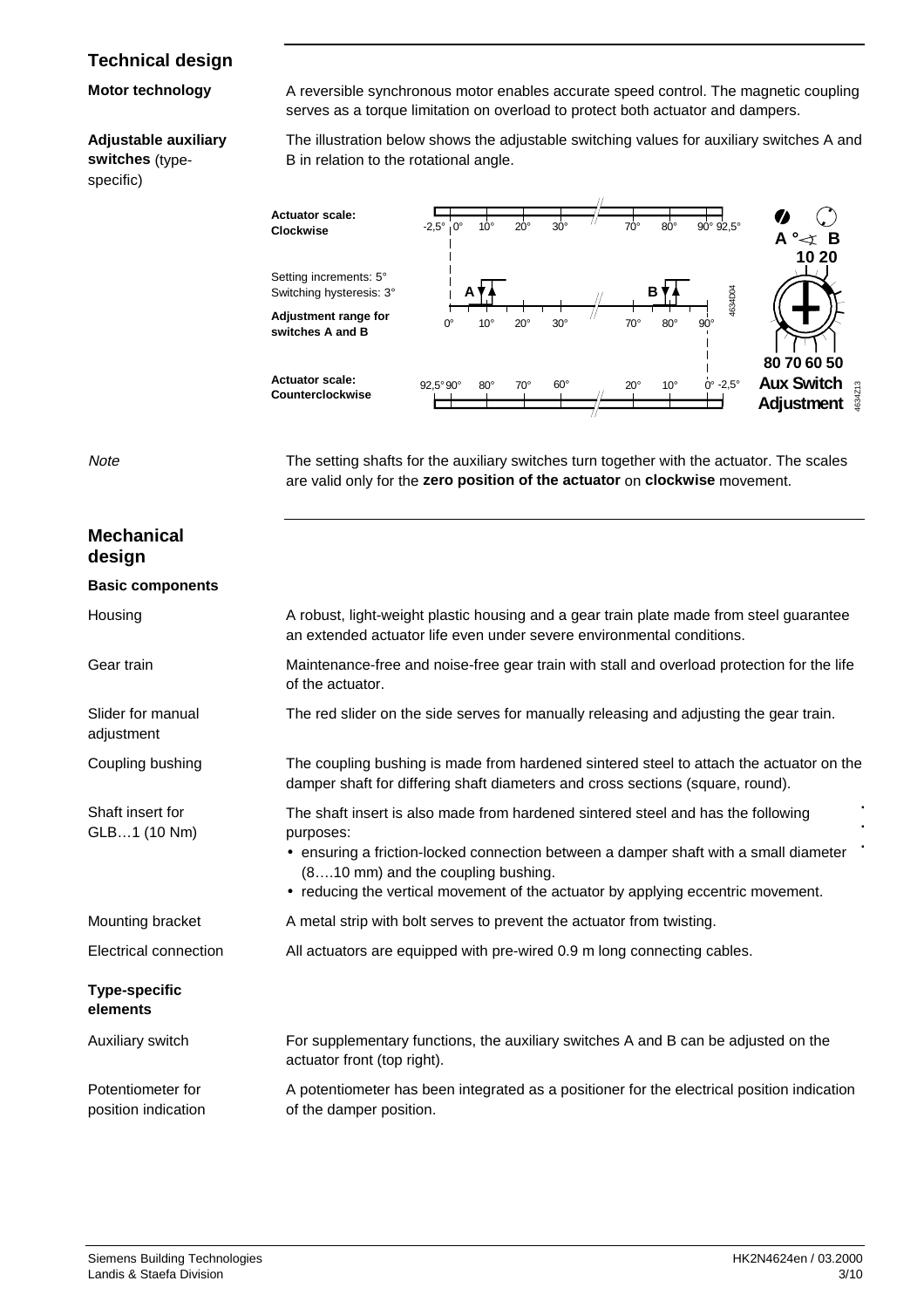#### Refer to "Technical design" and "Commissioning notes" in this data sheet. **Setting and operating elements**



- 1 Base plate and housing
- 2 Rotational angle scales 0°...90° / 90°…0°
- 3 Connecting cable for power and positioning signal
- 4 Connecting cable for auxiliary switches or potentiometer
- 5 Slider to disengage the gear train
- 6 Coupling bushing
- 7 Shaft insert for GLB…1 for shaft diameters 8…10 mm)
- 8,9 Setting shafts for auxiliary switches A and B

**. .**

- 10 Position indicator
- 11 Adjustment lever with shaft fastening screw
- 12 Adjusting screw for rotational angle limitation
- 13 Mounting bracket

## **Engineering notes**

|                             | The basic system data for the control systems in use contain all engineering<br>information; refer to this data prior to mounting, wiring, and commissioning the actuator<br>and carefully read all safety information.                                                                                                                                                         |
|-----------------------------|---------------------------------------------------------------------------------------------------------------------------------------------------------------------------------------------------------------------------------------------------------------------------------------------------------------------------------------------------------------------------------|
| Intended use                | Use these actuators in a system only for applications as described in the basic system<br>documentation of the applied control systems. Additionally, include all actuator-specific<br>features and conditions as described in the brief description on the title page of this data<br>sheet (bold print) and in the chapters "Use", "Engineering notes", and "Technical data". |
| ∕^                          | The sections flagged with a warning symbol as illustrated in the left margin contain<br>safety-related requirements and restrictions; it is important that you adhere to them to<br>prevent physical injuries or equipment damages.                                                                                                                                             |
| $\triangle$ AC 24 V supply  | Operate the actuators only on safety extra-low voltage (SELV) or protection by extra-<br>low voltage (PELV) as per HD 384.                                                                                                                                                                                                                                                      |
| $\triangle$ AC 230 V supply | The actuators are double-insulated and do not provide a connection for the protective<br>ground.                                                                                                                                                                                                                                                                                |
| ZIN Auxiliary switches A, B | Apply only mains voltage or only safety extra-low voltage to the switching outputs of<br>auxiliary switches A and B. Mixed operation is not permissible. However, operation<br>using various phases is permissible.                                                                                                                                                             |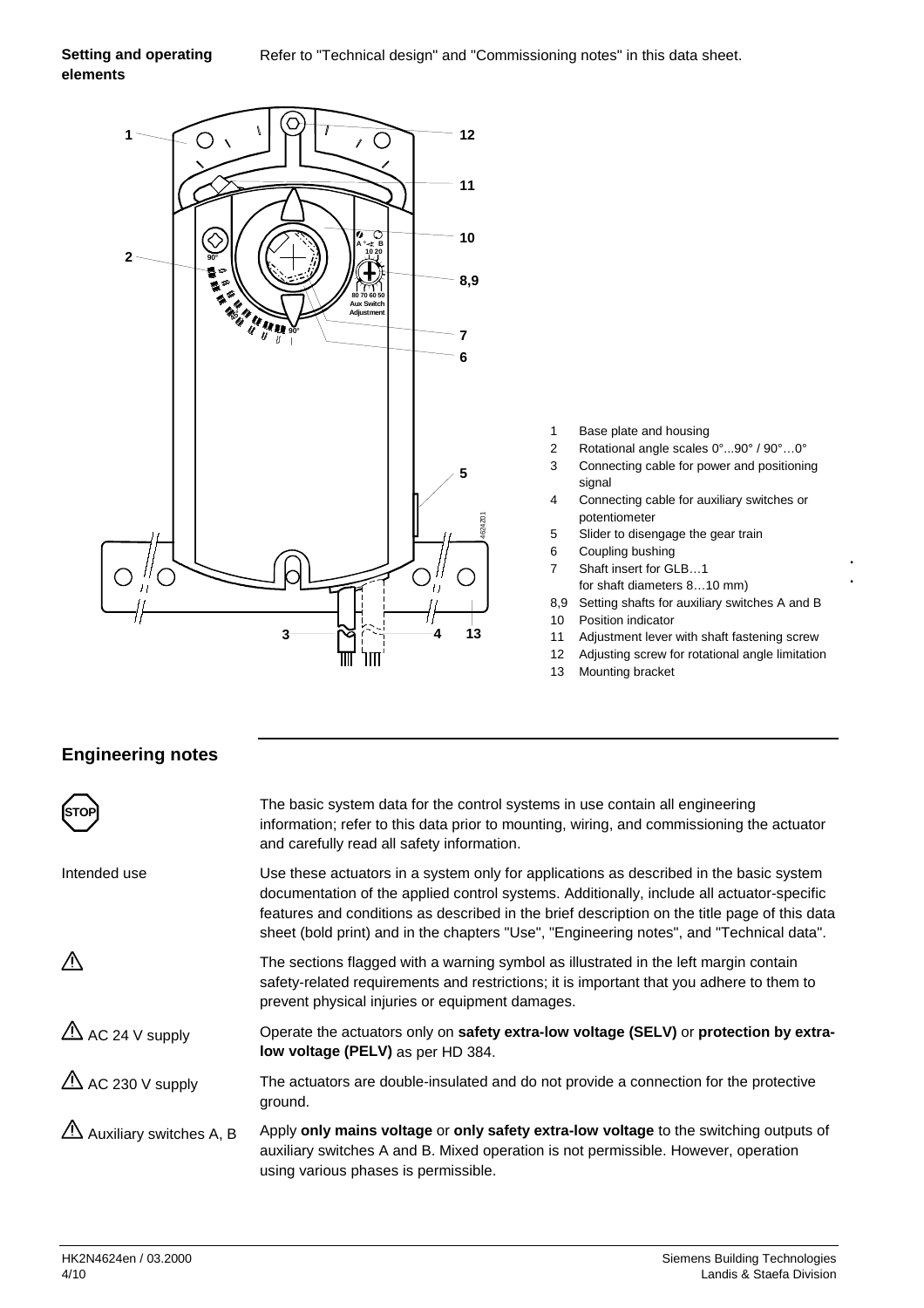Consider the potentiometer's electric data (max. load and sliding contact current).

**A** Potentiometer for positioner

| Caution, maintenance                         | Do not open the actuator!<br>The unit is maintenance-free. Any repair work must be conducted by the manufacturer<br>only. |                                                                                                                                                                                                                                                                           |  |
|----------------------------------------------|---------------------------------------------------------------------------------------------------------------------------|---------------------------------------------------------------------------------------------------------------------------------------------------------------------------------------------------------------------------------------------------------------------------|--|
| Electric parallel<br>connection of actuators | drops at the feed lines.<br>with SQE1, SQR1, GBB1 or GIB1.                                                                | Electric connection in parallel of the GDB1 actuators with GLB1 is permissible only<br>if the operating voltage is within the required tolerance. Remember to include voltage<br>A relay must be used for electric connection in parallel when the actuators are operated |  |
| Note                                         | Do not mechanically couple the actuators.                                                                                 |                                                                                                                                                                                                                                                                           |  |
| Required actuator type                       | calculate the total torque required to move the damper as follows:                                                        | Selection of the actuator depends on several torque factors. After obtaining the damper<br>torque rating ( $Nm/m^2$ ) from the manufacturer and determining the damper area,                                                                                              |  |
|                                              | <b>Total Torque</b> = Torque Rating x Damper Area                                                                         |                                                                                                                                                                                                                                                                           |  |
|                                              | Determine your type of actuator from the below table:                                                                     |                                                                                                                                                                                                                                                                           |  |
|                                              | Total torque [Nm]<br>If<br>$SF^1$                                                                                         | then use type                                                                                                                                                                                                                                                             |  |
|                                              | $\leq 5$ Nm                                                                                                               | GDB1 (5 Nm)                                                                                                                                                                                                                                                               |  |
|                                              | $\leq 10$ Nm                                                                                                              | GLB1 (10 Nm)                                                                                                                                                                                                                                                              |  |
|                                              | $\leq$ 20 Nm                                                                                                              | GBB1 (20 Nm)                                                                                                                                                                                                                                                              |  |
|                                              | $\leq$ 35 Nm                                                                                                              | GIB1 (35 Nm)                                                                                                                                                                                                                                                              |  |
|                                              | 0.80 (or 80% of the torque characteristic).                                                                               | <sup>1</sup> Safety factor SF: When calculating the number of actuators, non-definable variables such as slight<br>misalignment, damper age, etc. must be included as a safety factor. We recommend a safety factor of                                                    |  |
| Sizing transformers for<br>AC 24 V (SELV)    | transformers must be made for 100% runtime.                                                                               | • Use safety insulating transformers with double insulation as per EN 61 558; the                                                                                                                                                                                         |  |
|                                              | transformers.                                                                                                             | • Observe all local safety rules and regulations pertaining to sizing and protection of                                                                                                                                                                                   |  |
|                                              | in VA for all actuators used.                                                                                             | • Determine the transformer's power consumption by adding up the power consumption                                                                                                                                                                                        |  |
| Wiring and<br>commissioning                  | Refer to "Commissioning notes" and "Diagrams" in this data sheet as well as to the<br>HVAC job drawings.                  |                                                                                                                                                                                                                                                                           |  |

## **Mounting notes**

| Mounting instructions            | All information and steps to properly prepare and mount the actuator are listed in the<br>Mounting Instruction guide supplied with the actuator. Both position indicator and<br>mounting bracket are delivered separately.                                                             |
|----------------------------------|----------------------------------------------------------------------------------------------------------------------------------------------------------------------------------------------------------------------------------------------------------------------------------------|
| Mounting position                | Choose the actuator's mounting position so that you can easily access the cables as<br>well as the setting shafts on the actuator front. Refer to "Dimensions".                                                                                                                        |
| Mounting bracket                 | When you mount the actuator directly on the damper shaft, use the mounting bracket.<br>The pivot must have sufficient working depth in the base plate and sufficient play toward<br>the shaft center, especially for smaller shaft diameters that cause greater eccentric<br>movement. |
| Shaft insert for<br>GLB1 (10 Nm) | To ensure a friction-locked connection at a shaft diameter of 810 mm, install the<br>supplied shaft insert between the damper shaft and the coupling bushing as per the<br>mounting instructions.                                                                                      |

**. . .**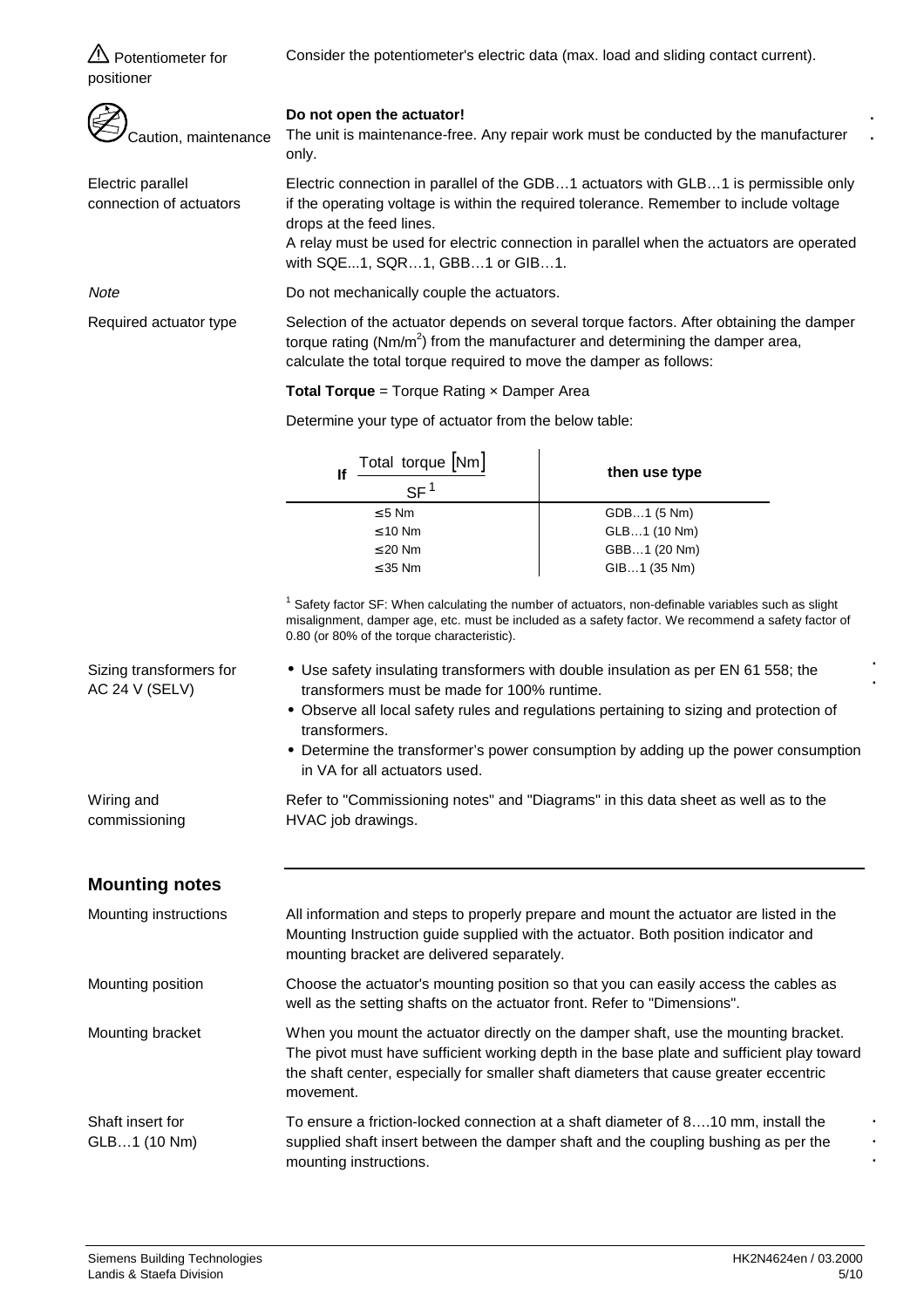| Damper shafts                                | Information on minimum length and diameter for the damper shaft is available in<br>"Technical data".                                                                                                                                                                                                                                                                                                                                                                                                                                                                                                                                                                                                                                                                                                                                         |
|----------------------------------------------|----------------------------------------------------------------------------------------------------------------------------------------------------------------------------------------------------------------------------------------------------------------------------------------------------------------------------------------------------------------------------------------------------------------------------------------------------------------------------------------------------------------------------------------------------------------------------------------------------------------------------------------------------------------------------------------------------------------------------------------------------------------------------------------------------------------------------------------------|
| Manual adjustment                            | Disconnect the voltage supply before manually adjusting the actuator via the red slider.                                                                                                                                                                                                                                                                                                                                                                                                                                                                                                                                                                                                                                                                                                                                                     |
| Mechanical limitation of<br>rotational angle | Where required, you can set the rotational angle range by positioning the adjusting<br>screw accordingly.                                                                                                                                                                                                                                                                                                                                                                                                                                                                                                                                                                                                                                                                                                                                    |
| Using the linear<br>mounting set             | The mounting set as described in "Type summary" for changing the rotational movement<br>to a linear stroke is mounted separately.                                                                                                                                                                                                                                                                                                                                                                                                                                                                                                                                                                                                                                                                                                            |
| <b>Commissioning</b><br>notes                |                                                                                                                                                                                                                                                                                                                                                                                                                                                                                                                                                                                                                                                                                                                                                                                                                                              |
| References                                   | For commissioning, the following reference documentation must exist:<br>• This data sheet N4624<br>• Mounting instructions 4 319 2883 0 (M4634)<br>· Job diagram                                                                                                                                                                                                                                                                                                                                                                                                                                                                                                                                                                                                                                                                             |
| Ambient conditions                           | Check to ensure that all permissible values as contained in the "Technical data" have<br>been observed.                                                                                                                                                                                                                                                                                                                                                                                                                                                                                                                                                                                                                                                                                                                                      |
| Mechanical check                             | • Check for proper mounting and to ensure that all mechanical settings correspond to<br>the plant-specific requirements. Additionally, ensure that the dampers are shut tight<br>when in the closed position.<br>• Check the direction of rotation<br>• Use the red slider (while no voltage is supplied) to manually adjust the dampers or the<br>actuator.<br>• Fasten the actuator securely to avoid twisting and blocking of the actuator.                                                                                                                                                                                                                                                                                                                                                                                               |
| <b>Electrical check</b>                      | • Check to ensure that the cables are connected in accordance with the plant wiring<br>diagram (see "Diagrams").<br>• The operating voltage AC 24 V or AC 230 V (SELV/PELV) must be within the<br>tolerance values.<br>• Functional check:<br>Control signal AC 24 V<br>- between wires 1-6 : actuator turns clockwise.<br>- between wires 1-7 : actuator turns counterclockwise.<br>Control signal AC 230 V<br>- between wires 4-6 : actuator turns clockwise.<br>- between wires 4-7 : actuator turns counterclockwise.<br>The actuator remains in its current position if no control signal is applied.<br>• Measure the potentiometer's change of resistance while the actuator turns from<br>$090^\circ$ .<br>• While the actuator reaches the respective switching positions the auxiliary switch<br>contacts "A" and "B" must change. |
| Switches A and B:<br><b>Factory setting</b>  | The auxiliary switches have the following factory settings:<br>Switch A:<br>switching point at 5°<br>Switch B:<br>switching point at 85°                                                                                                                                                                                                                                                                                                                                                                                                                                                                                                                                                                                                                                                                                                     |
|                                              | The settings for A and B can be set to the desired values using the setting shafts; refer<br>to "Technical design".                                                                                                                                                                                                                                                                                                                                                                                                                                                                                                                                                                                                                                                                                                                          |
| Note                                         | • In order to ensure an exact switching position for switches A and B, refer to<br>"Adjustable auxiliary switches" under the "Technical design" heading.<br>• The angle values are valid only for the "0°" actuator position (clockwise direction).                                                                                                                                                                                                                                                                                                                                                                                                                                                                                                                                                                                          |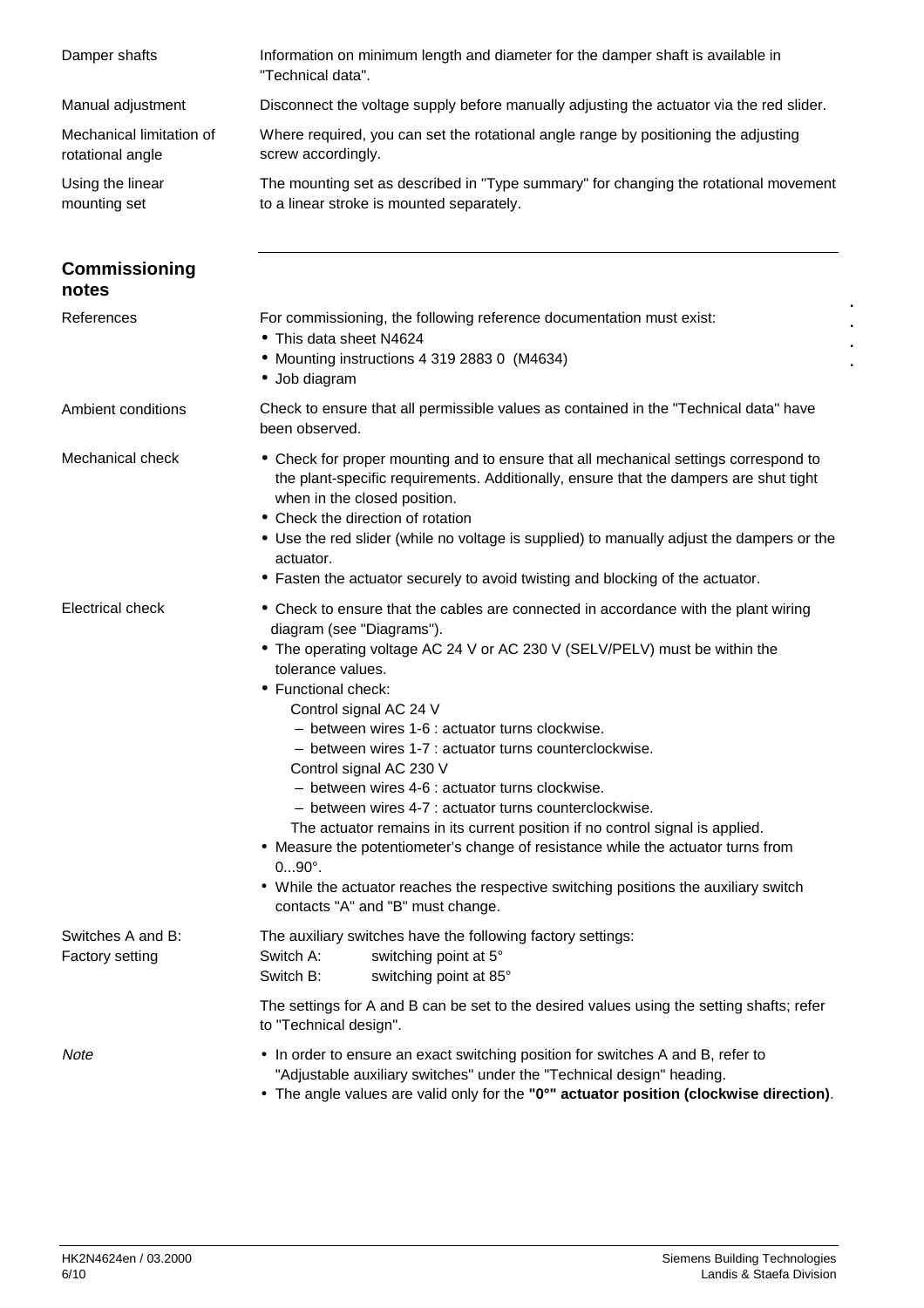## **Technical data**

| $\triangle$ Power supply AC 24 V     | Operating voltage<br>Safety extra-low voltage (SELV) or                                                              | AC 24 V + 20 $%$                        |  |
|--------------------------------------|----------------------------------------------------------------------------------------------------------------------|-----------------------------------------|--|
| for GDB / GLB131.1<br>GDB / GLB132.1 | Protection by extra-low voltage (PELV) as per<br>Requirements of external safety insulating transformer (100% ED)    | HD 384<br>as per EN 61558               |  |
| GDB / GLB136.1                       | Supply line fuse<br>Frequency                                                                                        | max. 10 A<br>50/60 Hz                   |  |
|                                      | Power supply (with control signal)                                                                                   | 83 mA                                   |  |
|                                      | Power supply (with control signal)                                                                                   | 2 VA/1 W                                |  |
| $\triangle$ AC 230 V supply          | Operating voltage                                                                                                    | AC 230 V ± 10 %                         |  |
| for GDB / GLB331.1                   | Supply line fuse<br>Frequency                                                                                        | max. 10 A<br>50/60 Hz                   |  |
| GDB / GLB332.1                       | Power supply (with control signal)                                                                                   | 8.7 mA                                  |  |
| GDB / GLB336.1                       | Power supply (with control signal)                                                                                   | 2 VA/1 W                                |  |
| <b>Mechanical data</b>               | Torque GDB31                                                                                                         | 5 Nm                                    |  |
|                                      | Nominal torque<br>Minimum holding torque (with/without operating voltage)                                            | $> 5$ Nm                                |  |
|                                      | Maximum torque                                                                                                       | $< 7$ Nm                                |  |
|                                      | Torque GLB31                                                                                                         |                                         |  |
|                                      | Nominal torque                                                                                                       | 10 Nm                                   |  |
|                                      | Minimum holding torque (with/without operating voltage)                                                              | $> 10$ Nm                               |  |
|                                      | Maximum torque                                                                                                       | $<$ 14 Nm                               |  |
|                                      | Nominal rotational angle (with position indication)                                                                  | $90^{\circ}$                            |  |
|                                      | Maximum rotational angle (mechanic limitation)<br>Runtime for nom. rotational angle 90°, motor operation at 50/60 Hz | $95^\circ \pm 2^\circ$<br>150 s / 125 s |  |
|                                      | Rotational movement direction (defined by signal on wire 6 or 7)                                                     | clockwise / counterclockwise            |  |
|                                      | Mechanical life                                                                                                      | $105$ cycles                            |  |
| $\mathbb{A}$ Inputs                  | Control signals AC 24 V                                                                                              |                                         |  |
|                                      | Wires 1-6                                                                                                            | clockwise                               |  |
|                                      | Wires 1-7<br>Control signals AC 230 V                                                                                | counterclockwise                        |  |
|                                      | Wires 4-6                                                                                                            | clockwise                               |  |
|                                      | Wires 4-7                                                                                                            | counterclockwise                        |  |
| <b>Outputs</b>                       |                                                                                                                      |                                         |  |
|                                      |                                                                                                                      |                                         |  |
| Auxiliary switch                     | Number of changeover switches<br>Life: 6 A resistive, 2 A inductive                                                  | 2<br>$104$ switchings                   |  |
| for GDB / GLB136.1                   | 5 A resistive, 1 A inductive                                                                                         | $5 \times 10^4$ switchings              |  |
| GDB / GLB336.1                       | without load                                                                                                         | $10^6$ switchings                       |  |
|                                      | Switching voltage                                                                                                    | AC 24230 V                              |  |
|                                      | Nominal current resistive/inductive                                                                                  | 6A/2A                                   |  |
|                                      | Insulation resistance between auxiliary switches and housing                                                         | AC 4 kV                                 |  |
|                                      | Switching range of the auxiliary switches<br>Setting increments                                                      | $5^{\circ}85^{\circ}$<br>$5^{\circ}$    |  |
|                                      | Switching hysteresis                                                                                                 | 3°                                      |  |
|                                      | Factory changeover settings                                                                                          |                                         |  |
|                                      | Switch A                                                                                                             | $5^{\circ}$                             |  |
|                                      | Switch B                                                                                                             | $85^{\circ}$                            |  |
| <b>Positioner</b>                    | Potentiometer                                                                                                        |                                         |  |
| for GDB / GLB132.1                   | Change of resistance (wires P1-P2)                                                                                   | $01000 \Omega$                          |  |
| GDB / GLB332.1                       | Load<br>Maximum sliding contact current                                                                              | < 1 W<br>$< 10 \text{ mA}$              |  |
|                                      | Insulation resistance between potentiometer and housing                                                              | AC 500 V                                |  |
| <b>Wire connections</b>              | Cable lengths                                                                                                        | 0.9 <sub>m</sub>                        |  |
|                                      | Supply AC 24 V (wires 1, 6, 7) / AC 230 V (wires 4, 6, 7)                                                            | $3 \times 0.75$ mm <sup>2</sup>         |  |
|                                      | Auxiliary switches A and B (wires S1S6)                                                                              | 6 x 0.75 mm <sup>2</sup>                |  |
|                                      | Potentiometer (wires P1-P2)                                                                                          | $3 \times 0.75$ mm <sup>2</sup>         |  |
| <b>Housing protection</b>            | Degree of protection as per EN 60 529                                                                                | IP 54                                   |  |
| <b>Protection class</b>              | Insulation class                                                                                                     |                                         |  |
|                                      | AC 24 V                                                                                                              | Ш                                       |  |
|                                      | AC 230 V                                                                                                             | Ш                                       |  |
|                                      | Auxiliary switch                                                                                                     | Ш                                       |  |

**. . .**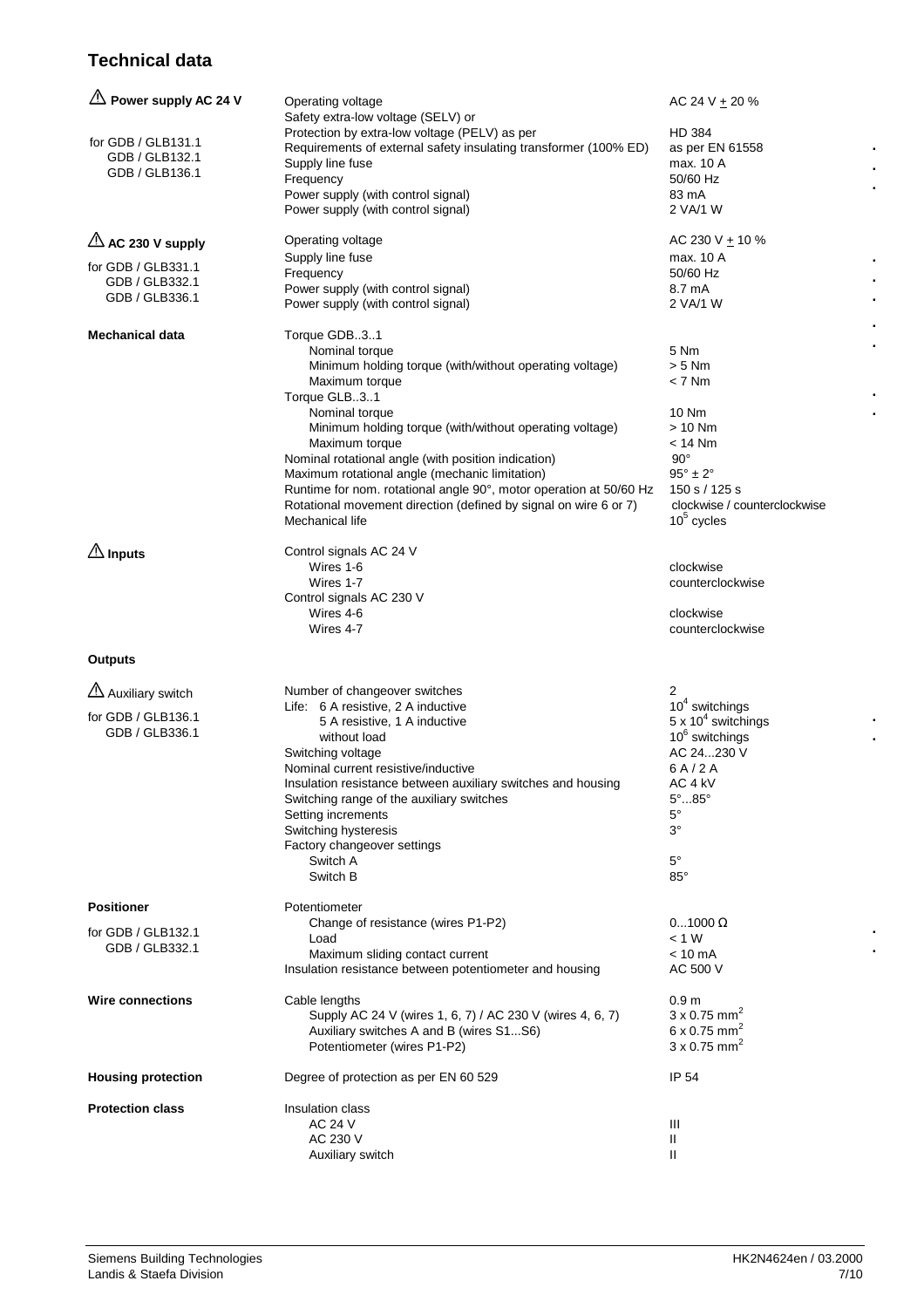|                   | Operation                            | IEC 721-3-3                 |
|-------------------|--------------------------------------|-----------------------------|
|                   | Climatic conditions                  | Class 3K5                   |
|                   | Mounting location                    | interior, weather-protected |
|                   | Temperature                          | $-3055$ °C                  |
|                   | Humidity (non-condensing)            | $<$ 95% r.h.                |
|                   | Transport                            | IEC 721-3-2                 |
|                   | Climatic conditions                  | Class 2K2                   |
|                   | Temperature                          | $-3060 °C$                  |
|                   | Humidity (non-condensing)            | $<$ 95% r.h.                |
|                   | Mechanical conditions                | Class 2M3                   |
|                   |                                      |                             |
| <b>Standards</b>  | Product safety                       |                             |
|                   | Automatic electrical controls for    | EN 60 730-2-14              |
|                   | household and similar use (type 1)   |                             |
|                   | Electromagnetic compatibility        |                             |
|                   | Immunity                             | EN 50 082-2                 |
|                   | Emissions                            | EN 50 081-1                 |
|                   | CE Conformity                        |                             |
|                   | Electromagnetic compatibility as per | 89/336/EEC                  |
|                   | Low voltage directive                | 73/23/EEC                   |
| <b>Dimensions</b> | Actuator                             |                             |
|                   | WxHxD                                | 68 x 137 x 59.5 mm          |
|                   | see Dimensions                       |                             |
|                   | Damper shaft                         |                             |
|                   | Round                                | 816 mm                      |
|                   | Square                               | $612$ mm                    |
|                   | Min. length                          | 20 mm                       |
|                   | Max. shaft hardness                  | $<$ 300 HV                  |
|                   | Shaft insert                         |                             |
|                   | Used with GLB31 for shaft diameter   | $810$ mm                    |
| Weight            | Without packaging                    | $0.48$ kg                   |

## **Diagrams**

**Internal diagram**

**GDB/ GLB131.1 GDB/ GLB132.1 GDB/ GLB136.1**



### **AC 24 V (SELV/PELV)**

**. .**

**. . .**

**. . .**

**GDB/ GLB331.1 GDB/ GLB332.1 GDB/ GLB336.1**



**AC 230 V**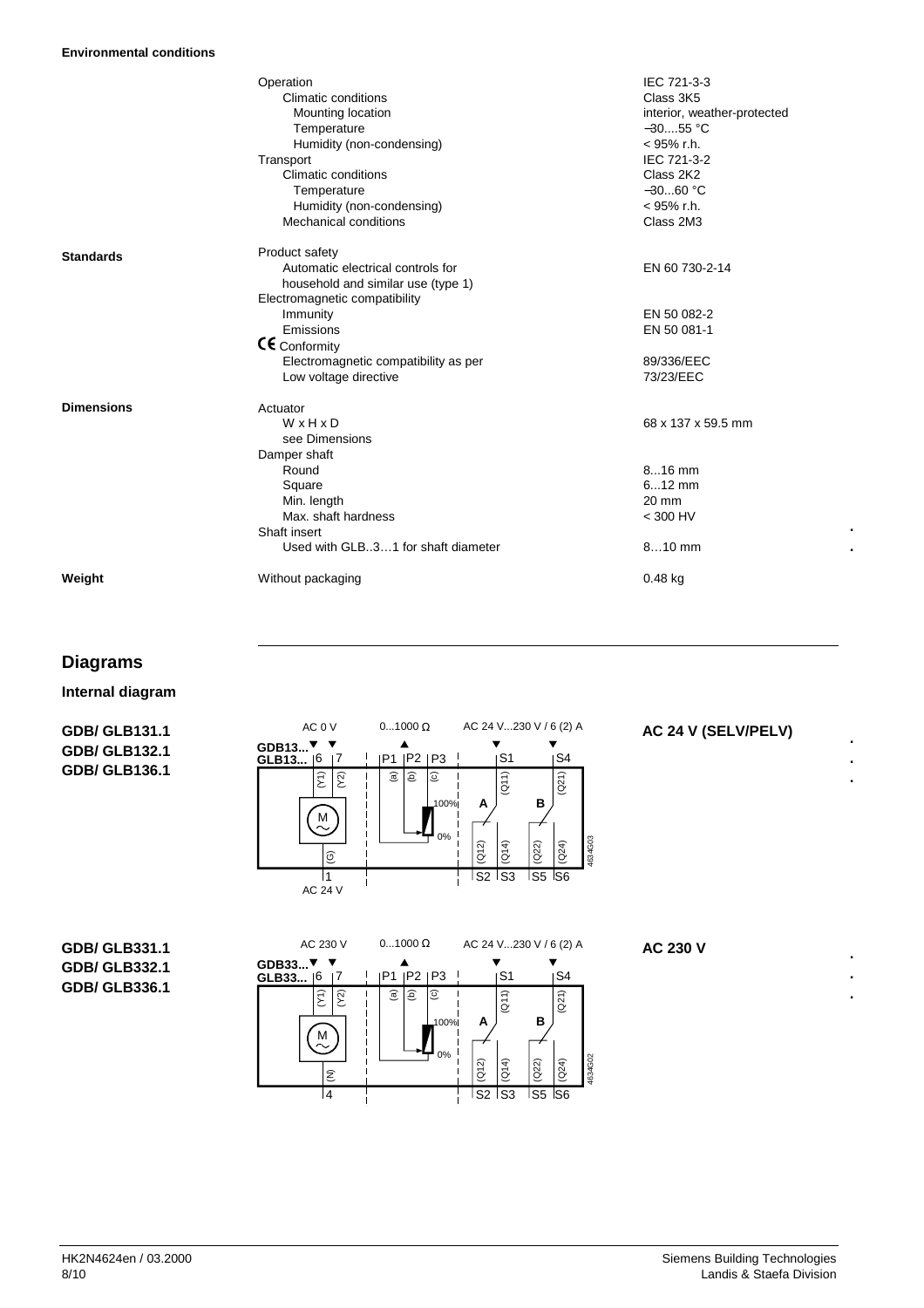#### Cable labeling

All wires are color-coded and labeled.

| <b>Connection</b> | Cable |                |            | Designation  |                                              |
|-------------------|-------|----------------|------------|--------------|----------------------------------------------|
|                   | Code  | No.            | Color      | Abbreviation |                                              |
| Actuator          | G     | 1              | red        | RD.          | System potential AC 24 V                     |
| <b>AC 24 V</b>    | Y1    | 6              | purple     | VT           | Control signal AC 24 V (0 V), clockwise      |
|                   | Υ2    | 7              | orange     | OG.          | Control signal AC 24 V (0 V), counterclockw. |
| Actuator          | N     | 4              | blue       | BU           | Neutral conductor                            |
| AC 230V           | Y1    | 6              | black      | BK           | Control signal AC 230 V, clockwise           |
|                   | Υ2    | 7              | white      | WH.          | Control signal AC 230 V, counterclockwise    |
| Auxiliary         | Q11   | S <sub>1</sub> | gray/red   | GY RD        | Switch A Input                               |
| switches          | Q12   | S <sub>2</sub> | gray/blue  | GY BU        | Switch A Normally closed contact             |
|                   | Q14   | S <sub>3</sub> | gray/pink  | GY PK        | Switch A Normally open contact               |
|                   | Q21   | S4             | black/red  | BK RD        | Switch B Input                               |
|                   | Q22   | S <sub>5</sub> | black/blue | BK BU        | Switch B Normally closed contact             |
|                   | Q24   | S <sub>6</sub> | black/pink | BK PK        | Switch B Normally open contact               |
| Positioner        | a     | P <sub>1</sub> | white/red  | WH RD        | Potentiometer 0100 % (P1-P2)                 |
|                   | b     | P <sub>2</sub> | white/blue | WH BU        | Potentiometer pick-off                       |
|                   | C     | P <sub>3</sub> | white/pink | WH PK        | Potentiometer 100 0 % (P3-P2)                |

#### **Connection diagram**

**GDB/ GLB131.1 GDB/ GLB132.1 GDB/ GLB136.1**



## **GDB/ GLB331.1 GDB/ GLB332.1 GDB/ GLB336.1**